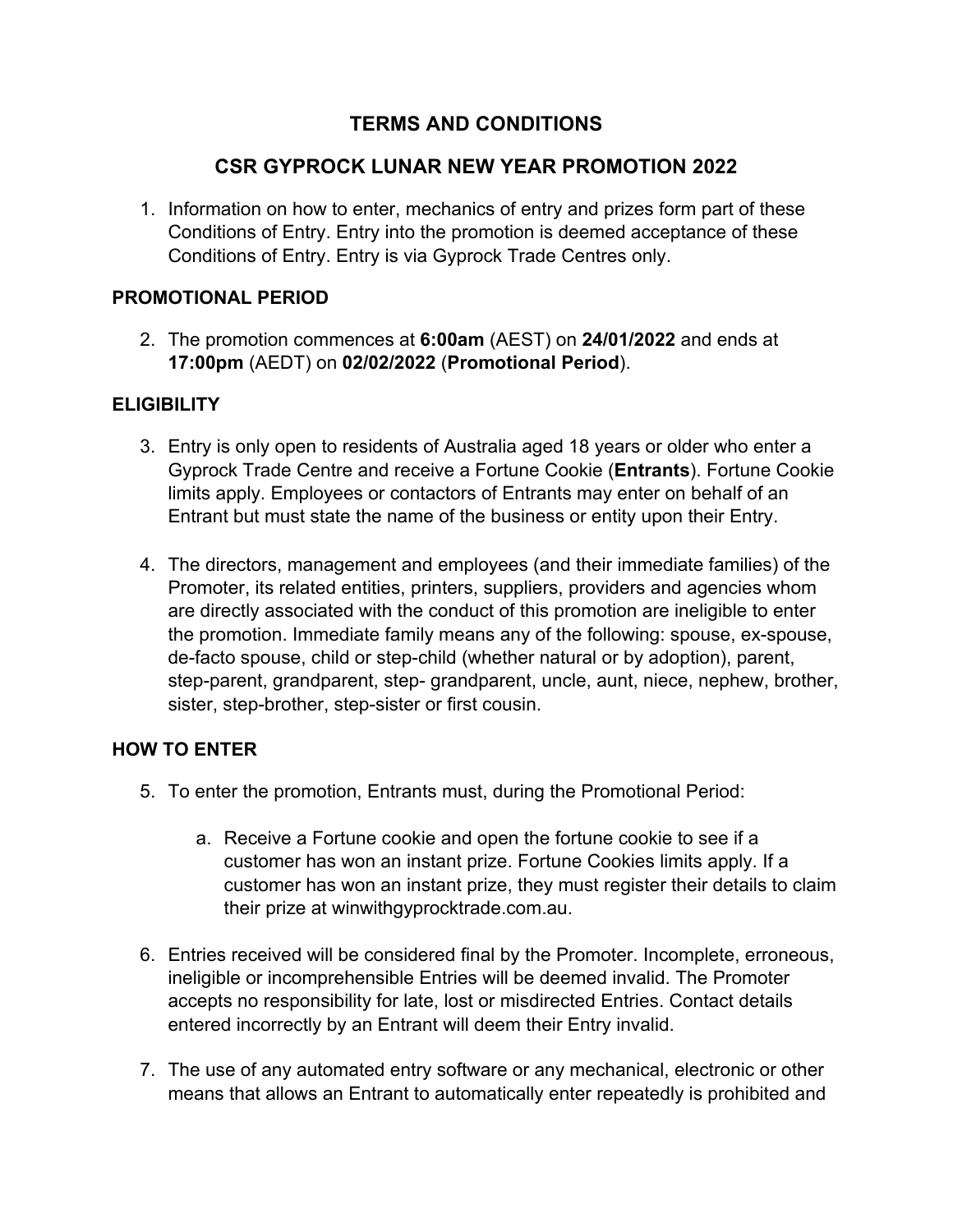will render all Entries submitted by that Entrant invalid.

8. Costs associated with accessing the Promotional website remain an Entrant's responsibility and may vary depending on the Internet service or telecommunications provider used.

## **Second Chance DRAW**

- 9. As this is an instant prize, no prize draw will be required.
- 10. For any unclaimed prizes, a second chance draw will take place at **10:30am**  (AEDT) on **14/02/2022** at CSR Limited (ABN 90 000 001 276) of Triniti 3, Level 5, 39 Delhi Road, North Ryde, NSW 2113. All second chance prizes will be randomly drawn.
- 11.The winners will be notified personally within two (2) days of the draw, and their name and locality will be published on Gyprock Trade Social Media sites on the **16/02/2022**. All reasonable steps to notify the winners of the results of the draw will be taken by the Promoter. The Promoter's decision is final and no correspondence will be entered into.

## **PRIZES**

13.Instant win prizes seen below:

|                      | There are three categories of Prizes including Major, Minor (Store) and Weekly<br>prizes |                                                                                                                                                                    |                       |                 |                      |  |  |  |
|----------------------|------------------------------------------------------------------------------------------|--------------------------------------------------------------------------------------------------------------------------------------------------------------------|-----------------------|-----------------|----------------------|--|--|--|
| Details of<br>prizes | Category                                                                                 | Prize                                                                                                                                                              | RRP*<br>Value<br>Each | <b>Quantity</b> | Total prize<br>value |  |  |  |
|                      | <b>Prizes</b>                                                                            | <b>Trademark Wholesale Tradie Pack</b><br>LIGHT WORK LED COMPACT<br>1000LM 10W TRADEMARK<br><b>WHOLESALE</b><br><b>STUBBY COOLER TRADEMARK</b><br><b>WHOLESALE</b> | \$43                  | 57              | \$2,451              |  |  |  |
|                      |                                                                                          | <b>Gorilla Tradie Pack</b><br>PLATFORM 450MM ALUM 600-<br>900MM GORILLA<br><b>Gorilla Cooling Vest</b><br>Gorilla T-Shirt<br>Gorilla Trucker hat                   | \$330                 | 5               | \$1,650              |  |  |  |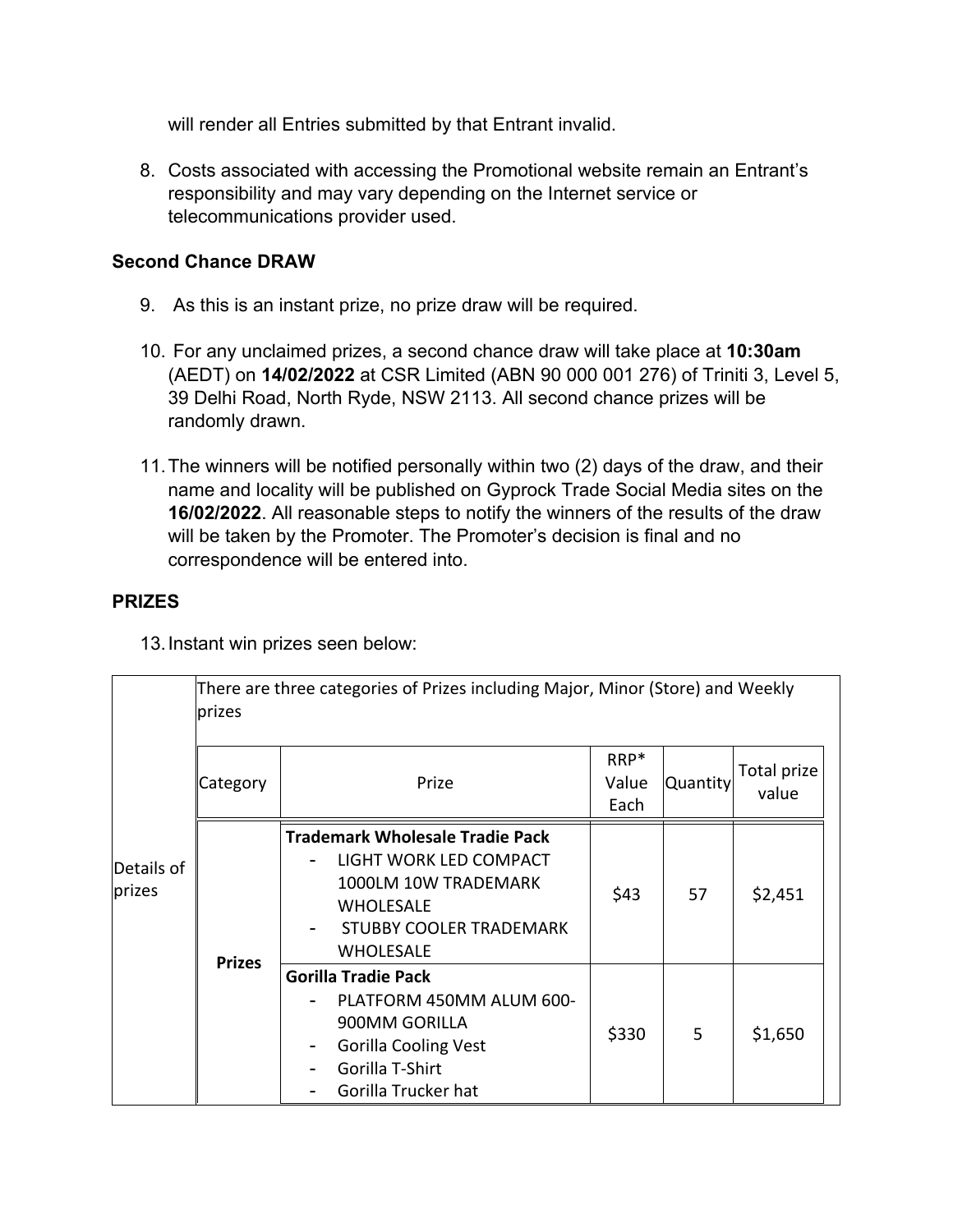|                                  |                                                                                                                                            | Gorilla stubby holder<br>Gorilla frisbee                                                                                                        |       |     |          |  |  |
|----------------------------------|--------------------------------------------------------------------------------------------------------------------------------------------|-------------------------------------------------------------------------------------------------------------------------------------------------|-------|-----|----------|--|--|
|                                  |                                                                                                                                            | <b>Wallboard Tools Tradie pack</b><br>SANDER & VAC CL-L 30L<br><b>WALLPRO WPD-7</b><br><b>MIXER POWER SUPA WALLPRO</b><br>1200WT                | \$844 | 5   | \$4,220  |  |  |
|                                  |                                                                                                                                            | <b>Intex Drywall Systems Tradie pack</b><br>K3899 PlasterX Swing Knife with<br>scabbard<br>C7200 Intex Chalk Reel<br>LM060 intex Magnetic Level | \$64  | 57  | \$3,648  |  |  |
|                                  | <b>Final Prize</b><br>Value                                                                                                                |                                                                                                                                                 |       | 124 | \$11,969 |  |  |
| Total<br>number of 124<br>prizes |                                                                                                                                            |                                                                                                                                                 |       |     |          |  |  |
| <b>Total Prize</b><br>Value      | Total prize pool (inc GST): \$11,938.18<br>*The above RRP/SRP (Suggested Retail Price) pricing has been supplied by our prize<br>partners. |                                                                                                                                                 |       |     |          |  |  |

- 14. The Promoter accepts no responsibility for any mechanical, body or paint repairs or repairs or maintenance of any kind relating to the prizes after the date and time of prize collection by a winner. Any prizes depicted in any promotional material are not necessarily the same colour or grade as each prize and are for illustration purposes only.
- 15. It is a condition of accepting and participating in a prize that a winner may be required to sign eligibility form(s), code(s) of conduct and/or legal release(s) (including prize acceptance release(s)) in a form determined by the Promoter in its absolute discretion.
- 16. The Promoter reserves the right to request a winner produce (within the requested time) appropriate photo identification or other documentation (to the Promoter's satisfaction, at its sole discretion) in order to confirm the identity and age of the winner before issuing the prize.
- 17. The total maximum prize pool value is \$11,969 inc GST. The prizes are not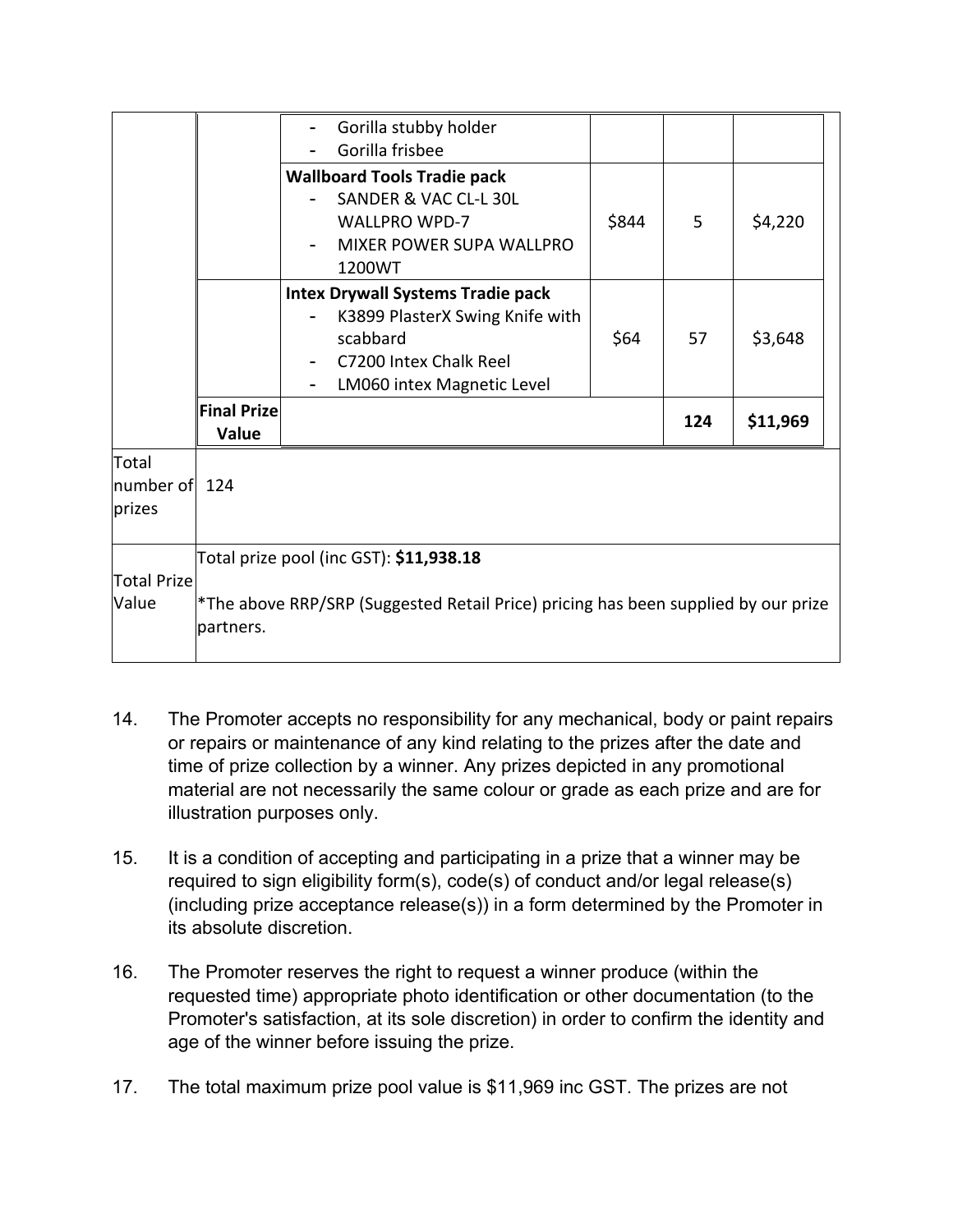transferable or exchangeable and cannot be taken as cash (unless otherwise indicated). The prizes must be taken as offered and cannot be varied. The prizes cannot be used or redeemed in conjunction with any other offer. The Promoter accepts no responsibility for any tax implications that may arise from prize winnings. Independent financial advice should be sought. The Promoter accepts no responsibility for any variation in prize value. All prize values are the recommended retail price (including GST).

## **GENERAL**

- 18.The Promoter may conduct a further draw at the same time and place as the original draw as is necessary on **15/04/2022** in order to distribute any prize(s) (if any) unclaimed by that date, subject to any written directions given under applicable State or Territory legislation. In the event of any winner(s) in the unclaimed prize draw, the winner(s) will be notified in writing and their name and will be published on Social Media by the **20/04/2022**. All reasonable steps to notify the winner(s) of the results of the unclaimed prize draw (if any) will be taken by the Promoter. The Promoter's decision is final and no correspondence will be entered into.
- 19.Entrants can only enter in their own name. Individuals who submit an Entry in their own name as a result of a Transaction made on behalf of an Entrant without permission, or without disclosing the name of the business or entity upon their Entry, are ineligible to participate in the promotion and their Entry may, at the discretion of the Promoter, be deemed invalid. Entrants who provide incorrect, misleading or fraudulent information are ineligible to participate in the promotion and all entries of an Entrant who is deemed by the Promoter to have provided incorrect, misleading or fraudulent information may, at the discretion of the Promoter, be deemed invalid.
- 20.The Promoter reserves the right to request the Entrant produce (within the requested time) appropriate photo identification or other documentation (to the Promoter's satisfaction, at its sole discretion) in order to confirm the Entrant's identity, age, residential address, eligibility to enter and claim a prize, and any information submitted by the Entrant in entering the promotion, before issuing a prize. If any documentation required by the Promoter is not received by the Promoter (or its nominated agent) or an Entrant or Entry has not been verified or validated to the Promoter's (or its nominated agent's) satisfaction, then all the entries of that Entrant may be ineligible and deemed invalid.
- 21.The Promoter reserves the right to verify the validity of any and all Entries and to disqualify any Entrant for: (a) tampering with the entry process; (b) submitting an entry which is not in accordance with these Conditions of Entry; or (c) engaging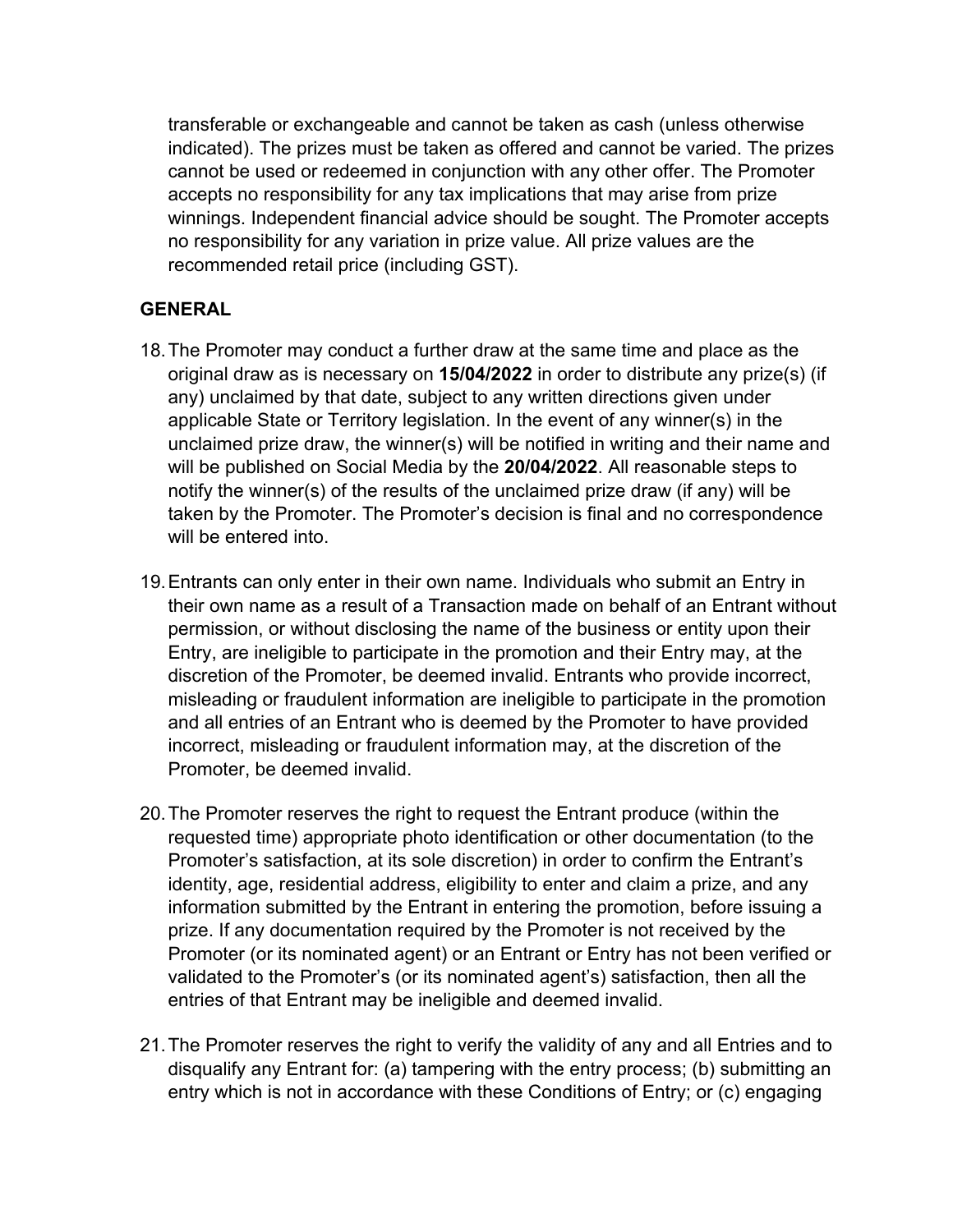in any unlawful or other improper misconduct calculated to jeopardise the fair and proper conduct of the promotion. The Promoter's legal rights to recover damages or other compensation from such an offender are reserved.

- 22.A prize will only be awarded following any winner validation and verification that the Promoter, or its nominated agents, requires in their sole absolute discretion.
- 23.As a condition of entering this promotion, each Entrant consents to, in the event they are a winner, the Promoter using the Entrant's name, likeness, image and/or voice (including photograph, film and/or recording of the same) in any media worldwide for an unlimited period of time without further notification, remuneration or compensation for the purpose of promoting, publicising or marketing the promotion (including any outcome), and/or promoting any products or services manufactured, distributed and/or supplied by the Promoter. The Entrant agrees that, in the event they are a winner, the Entrant will participate in all reasonable promoted activities in relation to the promotion as requested by the Promoter and its agents and sign any additional documents reasonably required by the Promoter to give effect to this condition. Applicable manufacturers, and/or distributors should be contacted in regard to all prize warranty claims.
- 24.If a prize or element of a prize becomes unavailable, for any reason beyond the Promoter's reasonable control, then a comparable prize or prize element of equal or greater value will be awarded in lieu, subject to any written directions made under applicable State or Territory legislation.
- 25.If the promotion is not capable of running as planned for any reason beyond the reasonable control of the Promoter, including because of war, terrorism, state of emergency or disaster (including natural disaster), infection by computer virus, bugs, tampering, unauthorised intervention, technical failures, directions of regulators or industry self-regulatory bodies or any which corrupt or affect the administration, security, fairness, integrity or proper conduct of this promotion, the Promoter reserves the right, in its sole discretion, to cancel, terminate, modify or suspend the promotion and/or if necessary to provide alternative prize(s) to the same value as the original prize(s), subject to any written directions made under applicable State or Territory legislation.
- 26.The Promoter and its associated agencies and companies exclude all liability (including negligence) except for any liability that cannot be excluded by law (including any applicable consumer guarantee under the Australian Consumer Law), for any direct or indirect injury, loss and/or damage arising in any way out of the promotion.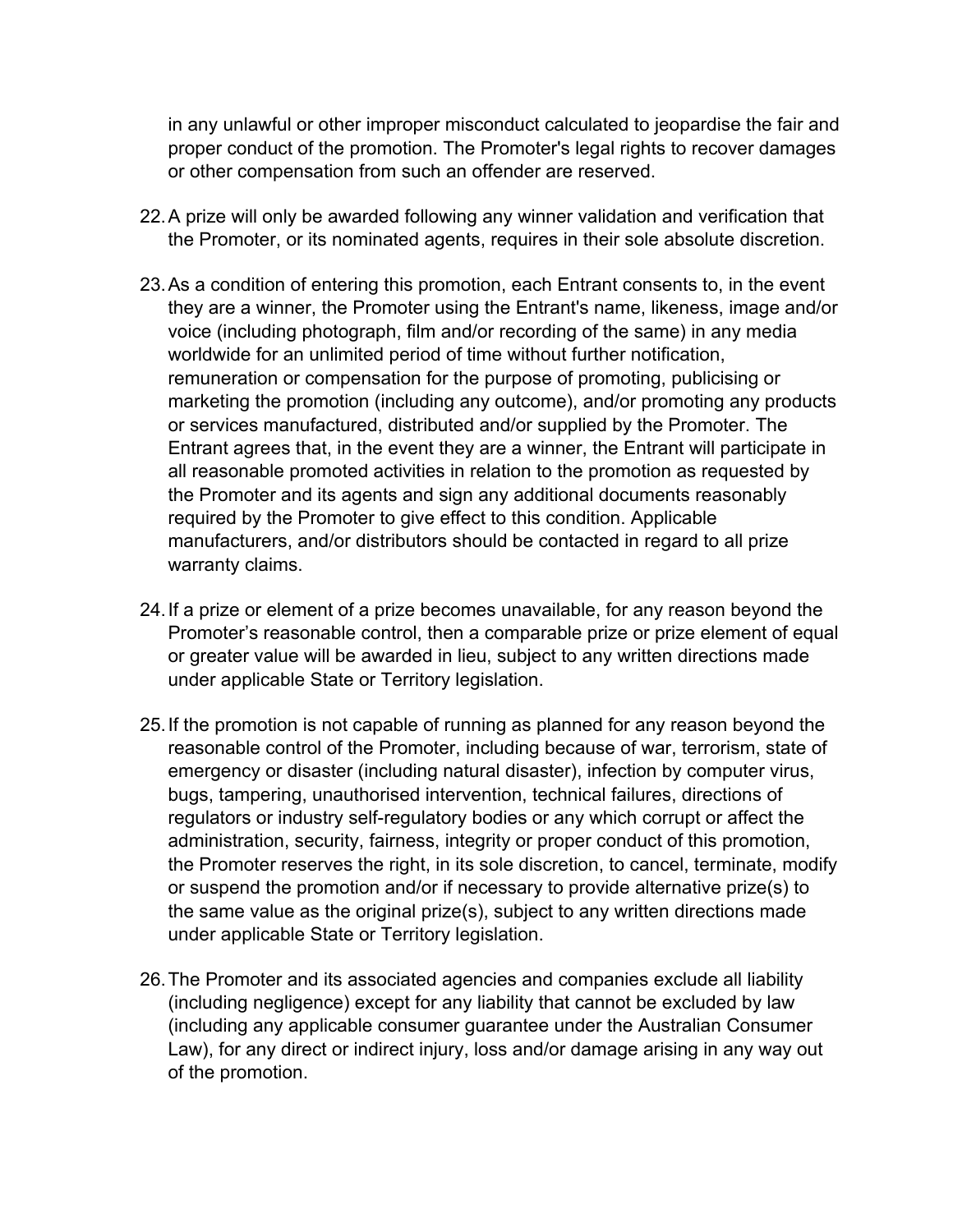- 27.This includes, but is not limited to: (i) technical malfunctions, delays or failures, including those resulting from accessing any materials related to this promotion and any incorrect, inaccurate or incomplete information communicated in the course of, or in connection with, this promotion as a result of any technical malfunctions, delays or failures; (ii) theft, unauthorised access or third party interference; (iii) lost or damaged entries, prize claims or prize(s); and/or (iv) acceptance and/or use of any prize.
- 28.An Entry and any copyright subsisting in an Entry irrevocably becomes, at time of entry, the property of the Promoter.
- 29.All of the Promoter's decisions in respect of the promotion are final and no correspondence will be entered into.

## **PRIVACY**

- 30.The Promoter collects Personal Information about an Entrant to include the Entrant in the promotion, award the prizes (where appropriate) and use the information to assist in improving the goods and services of the Promoter. If the Personal Information requested is not provided, the Entrant cannot participate in the promotion and is deemed ineligible. An Entrant also agrees that the Promoter may, in the event the Entrant is a winner, publish or cause to be published the Entrant winner's name and locality in any media, as required under the relevant State or Territory lottery legislation.
- 31.If the Promoter collects an Entrant's Personal Information, the Promoter will provide to the Entrant, at time of entry into the promotion or as soon as reasonably practicable thereafter, a collection statement that details the Personal Information being collected, the purpose of its collection, where the Personal Information will be stored and how it will be shared with third parties. The collection statement will comply with the Promoter's disclosure obligations under the *Privacy Act 1988* (Cth).
- 32.Entrants can gain access to, update or correct any of their Personal Information held by the Promoter by contacting the Promoter's Privacy Officer at info@csr.com.au. All Personal Information will be stored by the Promoter in accordance with the Promoter's Privacy Policy. A copy of the Promoter's Privacy Policy in relation to the treatment of Personal Information collected may be obtained at https://www.csr.com.au/privacy-policy
- 33.By entering the promotion, Entrants acknowledge that a further primary purpose for collection of the Entrant's Personal Information by the Promoter is to contact the Entrant in the future with information about the Promoter, including special